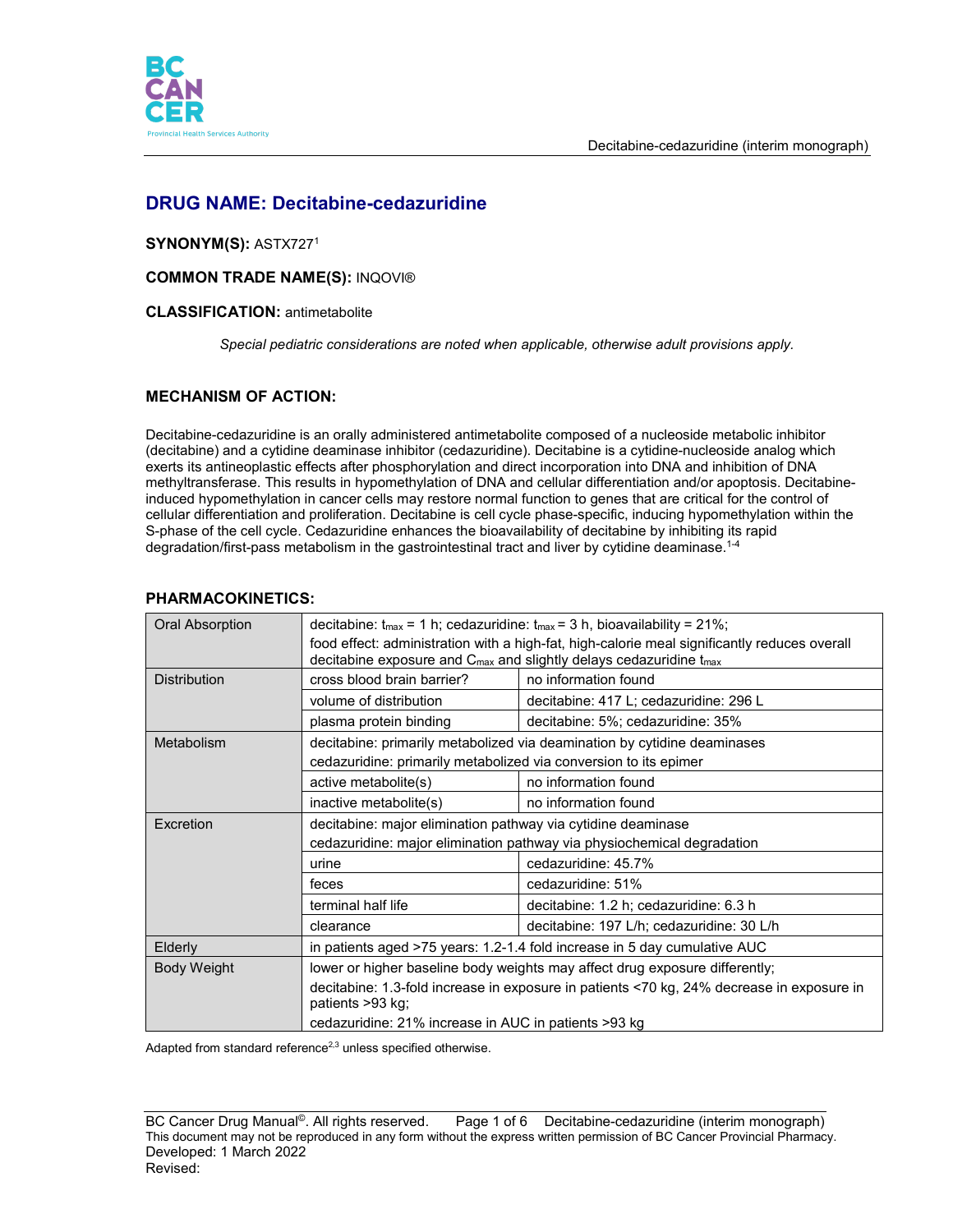

### **USES:**

#### *Primary uses: Other uses:*

\*myelodysplastic syndromes

\*Health Canada approved indication

# **SPECIAL PRECAUTIONS:**

#### *Caution:*

• serious and fatal *infections* have occurred during treatment; consider prophylactic anti-infective therapies if the patient has a history of neutropenic infections or otherwise clinically indicated<sup>2,3,5</sup>

#### *Carcinogenicity:* no information found

*Mutagenicity:* Decitabine is mutagenic in the *E. coli* bacterial test and a mammalian *in vitro* mutation test, and is clastogenic in a mammalian *in vivo* chromosome test. Cedazuridine is mutagenic in the Ames test and it is clastogenic in a mammalian *in vivo* chromosome test.2,3

*Fertility:* In animal studies, decitabine caused reduced testes weight, abnormal histology, and significantly decreased sperm count in male subjects at exposures lower than those seen following human clinical exposure. Female subjects mated to males experienced reduced pregnancy rates and increased preimplantation loss.<sup>2,3</sup> Cedazuridine, in animal studies, caused abnormal ovarian, testicular, and epididymal histology and reduced sperm number at exposures higher than those seen following human clinical exposure.<sup>2,3</sup> Cedazuridine-related effects in male and female reproductive organs were reversible in animals following a recovery period<sup>3</sup>; however, the reversibility of decitabine-related effects is unknown. Consider sperm conservation in males, and oocyte cryopreservation in females of childbearing potential, prior to starting treatment.<sup>2</sup>

*Pregnancy:* In humans, adverse developmental outcomes (including major birth defects and multiple structural abnormalities) were observed. In animal studies with decitabine, increased embryo-fetal mortality, growth alterations, and structural abnormalities were observed at exposures lower than those seen following human clinical exposure. Female patients of childbearing potential should use effective contraception during treatment and for 6 months following the last dose. Males with female partners of childbearing potential should use effective contraception during treatment and for 3 months following the last dose.<sup>2,3</sup>

*Breastfeeding* is not recommended due to the potential secretion into breast milk. Women should wait at least two weeks after the last dose before breastfeeding.<sup>2,3</sup>

### **SIDE EFFECTS:**

The table includes adverse events that presented during drug treatment but may not necessarily have a causal relationship with the drug. Because clinical trials are conducted under very specific conditions, the adverse event rates observed may not reflect the rates observed in clinical practice. Adverse events are generally included if they were reported in more than 1% of patients in the product monograph or pivotal trials, and/or determined to be clinically important.5,6

| <b>ORGAN SITE</b>              | <b>SIDE EFFECT</b>                                                    |  |  |
|--------------------------------|-----------------------------------------------------------------------|--|--|
|                                | Clinically important side effects are in <b>bold</b> , <i>italics</i> |  |  |
| blood and lymphatic            | <b>anemia</b> $(48\%$ , severe $42\%)$                                |  |  |
| system/ febrile<br>neutropenia | <b>febrile neutropenia</b> (severe 32%)                               |  |  |
|                                | neutropenia (57%, severe 54%)                                         |  |  |

BC Cancer Drug Manual<sup>©</sup>. All rights reserved. Page 2 of 6 Decitabine-cedazuridine (interim monograph) This document may not be reproduced in any form without the express written permission of BC Cancer Provincial Pharmacy. Developed: 1 March 2022 Revised: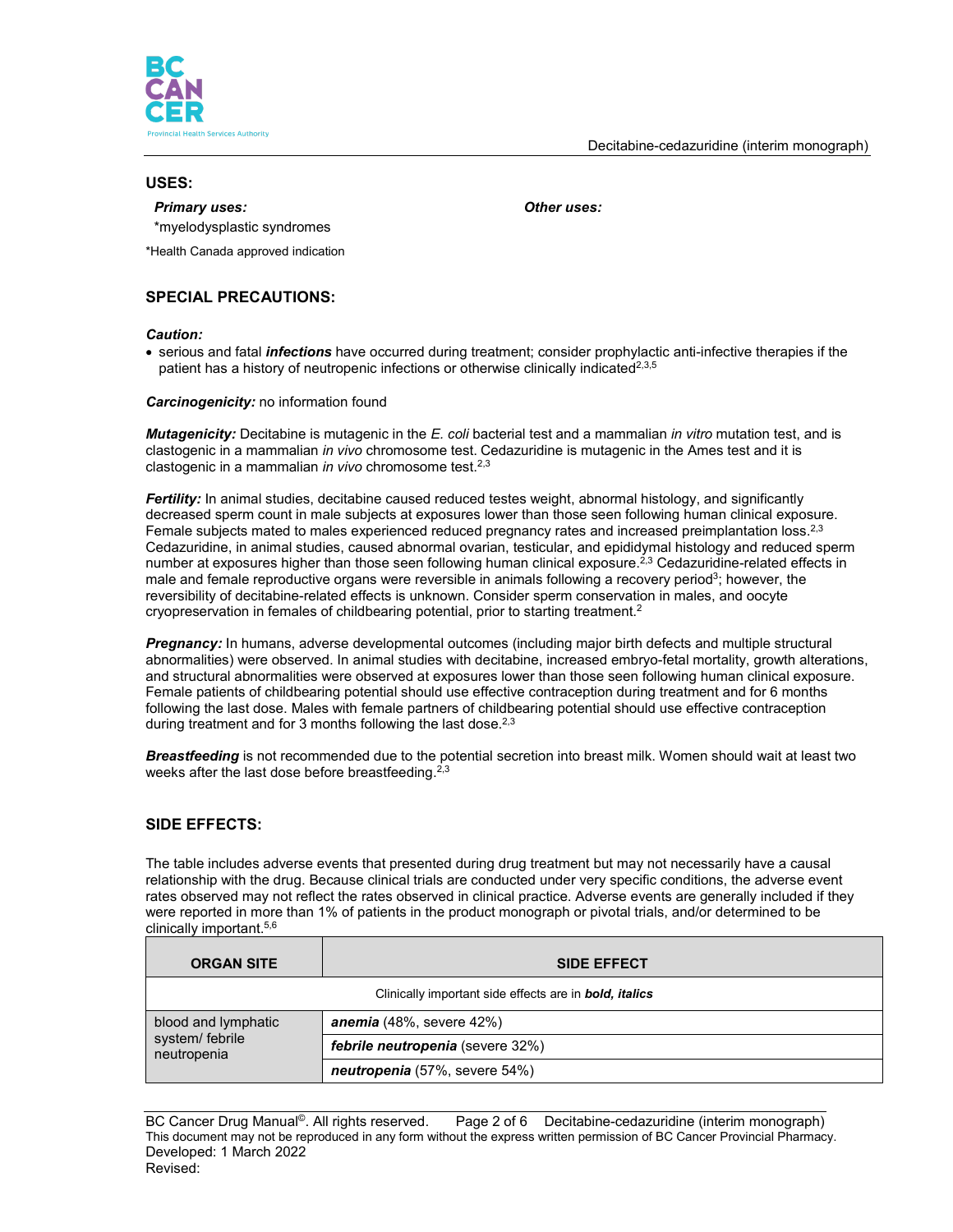

Decitabine-cedazuridine (interim monograph)

| <b>ORGAN SITE</b>                                  | <b>SIDE EFFECT</b>                                                       |  |  |  |  |
|----------------------------------------------------|--------------------------------------------------------------------------|--|--|--|--|
|                                                    | Clinically important side effects are in <b>bold, italics</b>            |  |  |  |  |
|                                                    | thrombocytopenia (62%, severe 54%)                                       |  |  |  |  |
| cardiac                                            | arrhythmia (11%, severe 1%)                                              |  |  |  |  |
| gastrointestinal                                   | emetogenic potential: low <sup>7</sup>                                   |  |  |  |  |
|                                                    | abdominal pain (19%, severe 1%)                                          |  |  |  |  |
|                                                    | constipation (44%)                                                       |  |  |  |  |
|                                                    | diarrhea (37%, severe 1%)                                                |  |  |  |  |
|                                                    | enterocolitis; fatal events reported                                     |  |  |  |  |
|                                                    | mucositis (41%, severe 4%)                                               |  |  |  |  |
|                                                    | nausea $(40\% , \text{ severe} < 1\%)$                                   |  |  |  |  |
|                                                    | vomiting (15%)                                                           |  |  |  |  |
| general disorders and                              | edema (30%, severe <1%)                                                  |  |  |  |  |
| administration site<br>conditions                  | fatigue (55%, severe 5%)                                                 |  |  |  |  |
|                                                    | pyrexia (19%, severe 1%)                                                 |  |  |  |  |
| immune system                                      | anaphylactic reaction                                                    |  |  |  |  |
| infections and                                     | cellulitis (12%, severe 5%)                                              |  |  |  |  |
| infestations                                       | <b>pneumonia</b> (21%, severe 15%); fatal events reported                |  |  |  |  |
|                                                    | sepsis (14%, severe 11%); fatal events reported (including septic shock) |  |  |  |  |
|                                                    | upper respiratory tract infection (23%, severe 1%)                       |  |  |  |  |
| injury, poisoning, and<br>procedural complications | fall (12%, severe 1%)                                                    |  |  |  |  |
| investigations                                     | albumin decrease (45%, severe 2%)                                        |  |  |  |  |
|                                                    | alkaline phosphatase increase (42%, severe <1%)                          |  |  |  |  |
|                                                    | ALT increase (37%, severe 2%)                                            |  |  |  |  |
|                                                    | AST increase (30%, severe 2%)                                            |  |  |  |  |
|                                                    | calcium decrease (30%, severe 2%)                                        |  |  |  |  |
|                                                    | creatinine increase (29%, severe <1%)                                    |  |  |  |  |
|                                                    | glucose decrease (40%, severe 1%)                                        |  |  |  |  |
|                                                    | glucose increase (54%, severe 7%)                                        |  |  |  |  |
|                                                    | sodium decrease (30%, severe 4%)                                         |  |  |  |  |
|                                                    | weight loss (10%, severe 1%)                                             |  |  |  |  |
| metabolism and nutrition                           | appetite decrease (24%, severe 2%)                                       |  |  |  |  |
|                                                    | tumour lysis syndrome (<1%)                                              |  |  |  |  |
| musculoskeletal and                                | arthralgia (40%, severe 3%)                                              |  |  |  |  |
| connective tissue                                  | myalgia (42%, severe 3%)                                                 |  |  |  |  |
| nervous system                                     | dizziness (33%, severe 2%)                                               |  |  |  |  |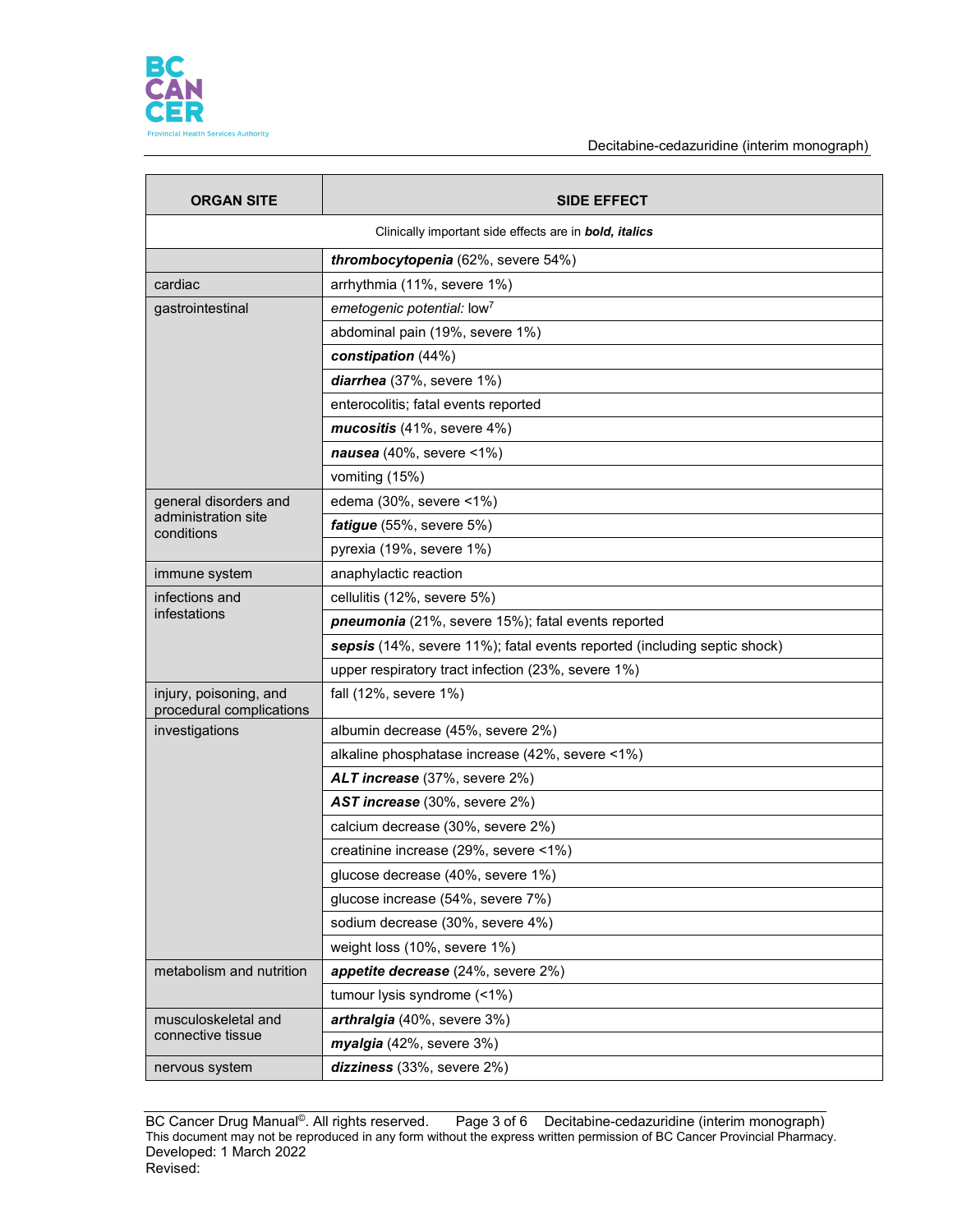

Decitabine-cedazuridine (interim monograph)

| <b>ORGAN SITE</b>         | <b>SIDE EFFECT</b>                                                                                                                       |  |  |
|---------------------------|------------------------------------------------------------------------------------------------------------------------------------------|--|--|
|                           | Clinically important side effects are in <b>bold</b> , <i>italics</i>                                                                    |  |  |
|                           | headache $(30\%)$                                                                                                                        |  |  |
|                           | neuropathy (13%)                                                                                                                         |  |  |
| psychiatric               | insomnia (12%, severe <1%)                                                                                                               |  |  |
| renal and urinary         | renal impairment (18%)                                                                                                                   |  |  |
| respiratory, thoracic and | cough (28%)                                                                                                                              |  |  |
| mediastinal               | differentiation syndrome                                                                                                                 |  |  |
|                           | $dyspnea$ (38%, severe 6%)                                                                                                               |  |  |
|                           | interstitial lung disease                                                                                                                |  |  |
| skin and subcutaneous     | acute febrile neutrophilic dermatosis (Sweet's syndrome) (1%)                                                                            |  |  |
| tissue                    | $\textit{rash}$ (33%, severe <1%)                                                                                                        |  |  |
| vascular                  | <b>hemorrhage</b> (43%, severe 3%); including gastrointestinal hemorrhage (7%, severe<br>2%) and intracranial hemorrhage (2%, severe 1%) |  |  |
|                           | hypotension (11%, severe 2%)                                                                                                             |  |  |

Adapted from standard reference $^{2,3}$  unless specified otherwise.

### **INTERACTIONS:**

| <b>AGENT</b>                               | <b>EFFECT</b>                                                       | <b>MECHANISM</b>                                                                                | <b>MANAGEMENT</b>                                                                                                              |
|--------------------------------------------|---------------------------------------------------------------------|-------------------------------------------------------------------------------------------------|--------------------------------------------------------------------------------------------------------------------------------|
| gastric pH modifying<br>drugs <sup>2</sup> | bioavailability of<br>cedazuridine may be<br>affected by gastric pH | gastric pH may affect the<br>conversion of cedazuridine<br>to its epimer prior to<br>absorption | avoid administration of<br>gastric pH modifying<br>drugs, particularly within 4<br>hours of taking decitabine-<br>cedazuridine |

Cedazuridine is an inhibitor of cytidine deaminase (CDA). Concurrent administration of *drugs metabolized by CDA* with cedazuridine may result in increased exposure and toxicity of these drugs; avoid concurrent use.<sup>2</sup>

Decitabine is a weak inhibitor of P-glycoprotein; clinical significance is not expected.<sup>2</sup>

# **SUPPLY AND STORAGE:**

*Oral:* Taiho Pharma Canada Inc. supplies decitabine-cedazuridine as a film-coated tablet containing 35 mg decitabine and 100 mg cedazuridine per tablet. Tablets contain lactose. Store at room temperature. Keep in original packaging. 2

*Additional information*: Decitabine-cedazuridine is supplied in cartons containing one blister pack of five tablets each. Dispense in original packaging.<sup>2,3,8</sup>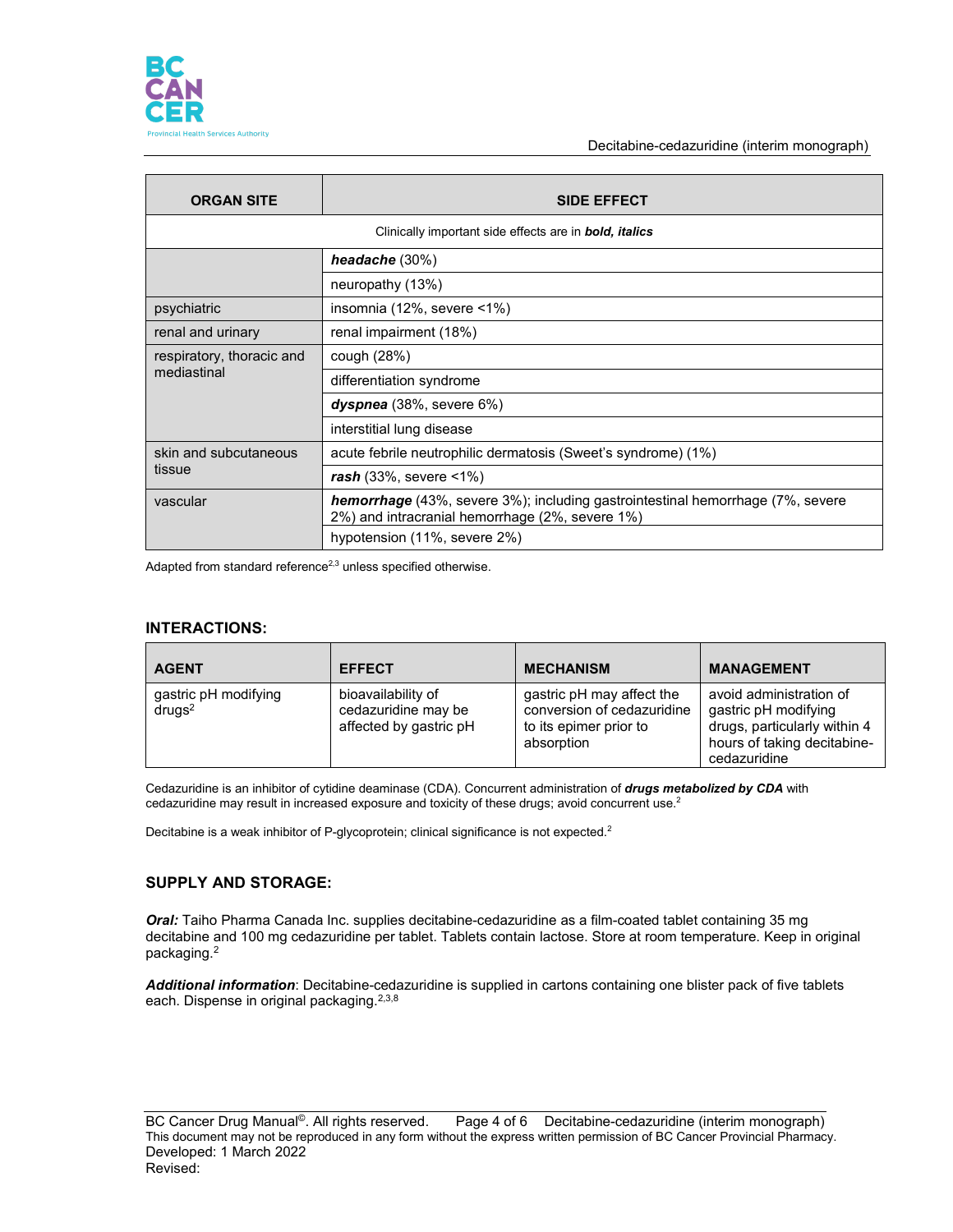

# **DOSAGE GUIDELINES:**

Refer to protocol by which patient is being treated. Numerous dosing schedules exist and depend on disease, response, and concomitant therapy. Guidelines for dosing also include consideration of absolute neutrophil count (ANC). Dosage may be reduced, delayed or discontinued in patients with bone marrow depression due to cytotoxic/radiation therapy or with other toxicities.

#### *Adults***:**

|                             |                      |                                                                |   | BC Cancer usual dose noted in <b>bold, italics</b>                                                                                                                               |  |
|-----------------------------|----------------------|----------------------------------------------------------------|---|----------------------------------------------------------------------------------------------------------------------------------------------------------------------------------|--|
|                             | Cycle Length:        |                                                                |   |                                                                                                                                                                                  |  |
| $Oral:^{2,3,8}$             | 4 weeks:             | days from days 1 to 5*                                         |   | 35 mg-100 mg (1 tablet) PO once daily for five consecutive                                                                                                                       |  |
|                             |                      |                                                                |   | (total dose per cycle 105 mg-300 mg to 175 mg-500 mg)                                                                                                                            |  |
|                             |                      |                                                                |   | *number of days per cycle is adjusted downward for dose<br>reductions (e.g., days 1 to 4, days 1 to 3, or days 1, 3, 5)                                                          |  |
|                             |                      | after a meal                                                   |   | Administer on an empty stomach, 2 hours before or 2 hours                                                                                                                        |  |
|                             |                      |                                                                |   | Swallow whole; do not chew, crush or cut the tablet to ensure<br>proper distribution of the drugs within the dosage form                                                         |  |
| Concurrent radiation:       |                      | no information found                                           |   |                                                                                                                                                                                  |  |
| Dosage in myelosuppression: |                      | modify according to protocol by which patient is being treated |   |                                                                                                                                                                                  |  |
|                             |                      |                                                                |   |                                                                                                                                                                                  |  |
| Dosage in renal failure:    |                      | Creatinine clearance (mL/min)                                  |   | <b>Dose</b>                                                                                                                                                                      |  |
|                             |                      | $\geq 60$                                                      |   | 100% <sup>2,3</sup>                                                                                                                                                              |  |
|                             |                      | 30-59                                                          |   | 100%;                                                                                                                                                                            |  |
|                             |                      |                                                                |   | monitor for toxicity <sup>2,3</sup>                                                                                                                                              |  |
|                             |                      | < 30                                                           |   | no information found                                                                                                                                                             |  |
|                             |                      | calculated creatinine clearance                                | = | $N^*$ x (140 - Age) x weight in kg                                                                                                                                               |  |
|                             |                      |                                                                |   | serum creatinine in micromol/L                                                                                                                                                   |  |
|                             |                      | * For males N=1.23; for females N=1.04                         |   |                                                                                                                                                                                  |  |
| Dosage in hepatic failure:  | found                |                                                                |   | mild hepatic impairment (total bilirubin 1 to 1.5 x ULN): no adjustment required <sup>2</sup><br>moderate/severe hepatic impairment (total bilirubin >1.5 x ULN): no information |  |
| Dosage in dialysis:         | no information found |                                                                |   |                                                                                                                                                                                  |  |